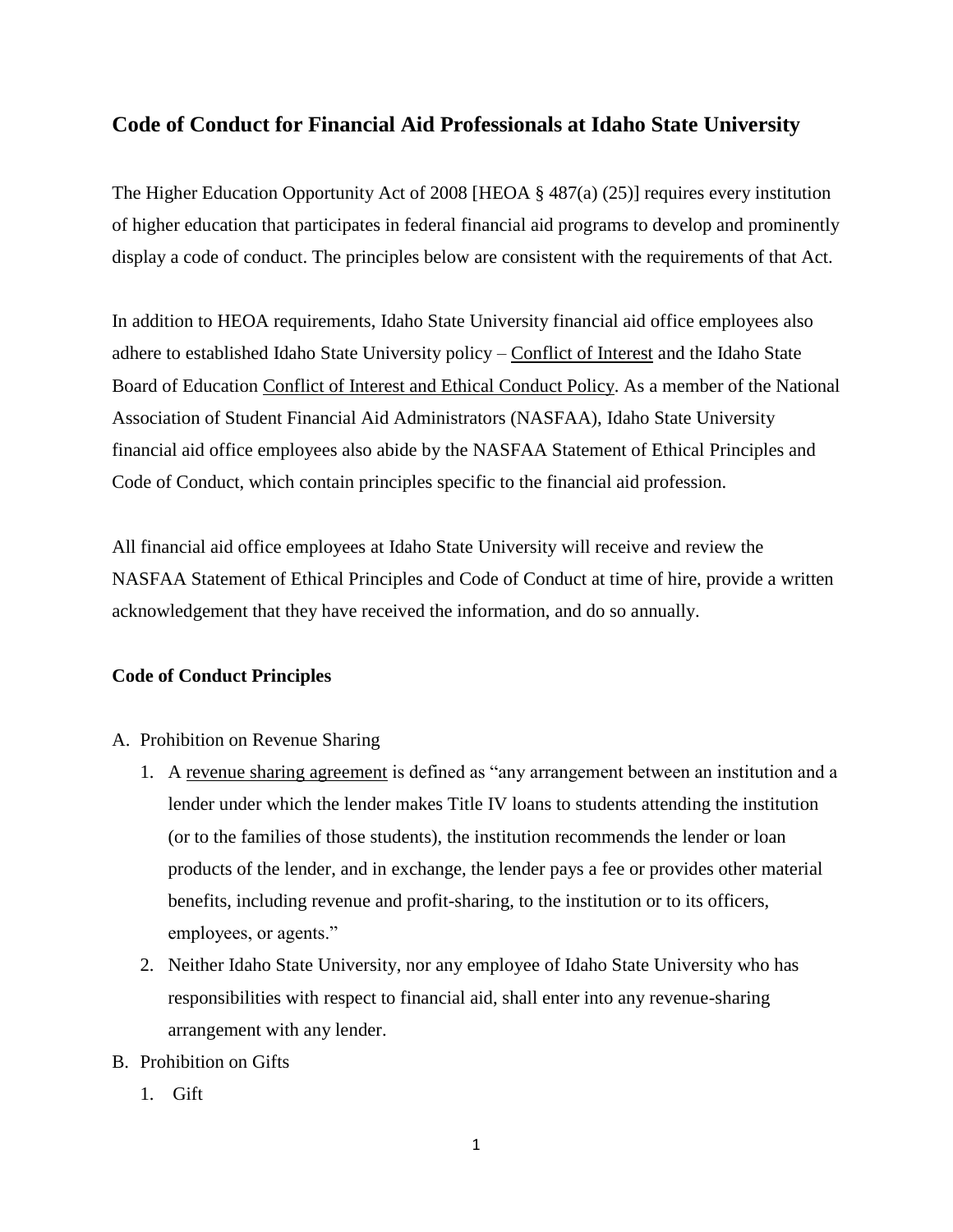- a. A gift is defined as any gratuity, favor, discount, entertainment, hospitality, loan or other item having monetary value of more than a de minimis amount.
- b. A gift does not include:
	- 1) A brochure, workshop, or training using standard materials relating to loan, default aversion, or financial literacy, such as a brochure, workshop or training;
	- 2) Food, training, or informational material provided as part of a training session designed to improve the service of a lender, guarantor, or servicer if the training contributes to the professional development of the institution's officers, employees, or agents;
	- 3) Favorable terms and benefits on an educational loan provided to a student employed by the institution if those terms and benefits are comparable to those provided to all student at the institution;
	- 4) Entrance and exit counseling as long as the institution's staff are in control of the counseling and the counseling does not promote the services of a specific lender;
	- 5) Philanthropic contributions from a lender, guarantor, or servicer that are unrelated to educational loans or any contribution that is not made in exchange for advantage related to educational loans; and
	- 6) State educational grants, scholarships, or financial aid funds administered by, or on behalf of, a state.
- 2. No employee of Idaho State University's financial aid office (or an employee or agent who otherwise has responsibilities with respect to educational loans), nor any family member of such, may solicit or accept any gift from a lender, guarantor, or servicer of educational loans.
- 3. Idaho State University is not prohibited from accepting endowment gifts, capital contributions, scholarship funding, or other financial support from a lender, guarantor, or servicer of educational loans, so long as the University gives no competitive advantage or preferential treatment to the lender, guarantor, or servicer of educational loans related to its education loan activity in exchange for such support.
- C. Prohibition on Compensation for Consulting, Contracting or Advising.
	- 1. No employee of Idaho State University's financial aid office (or an employee or agent who otherwise has responsibilities with respect to educational loans), nor any family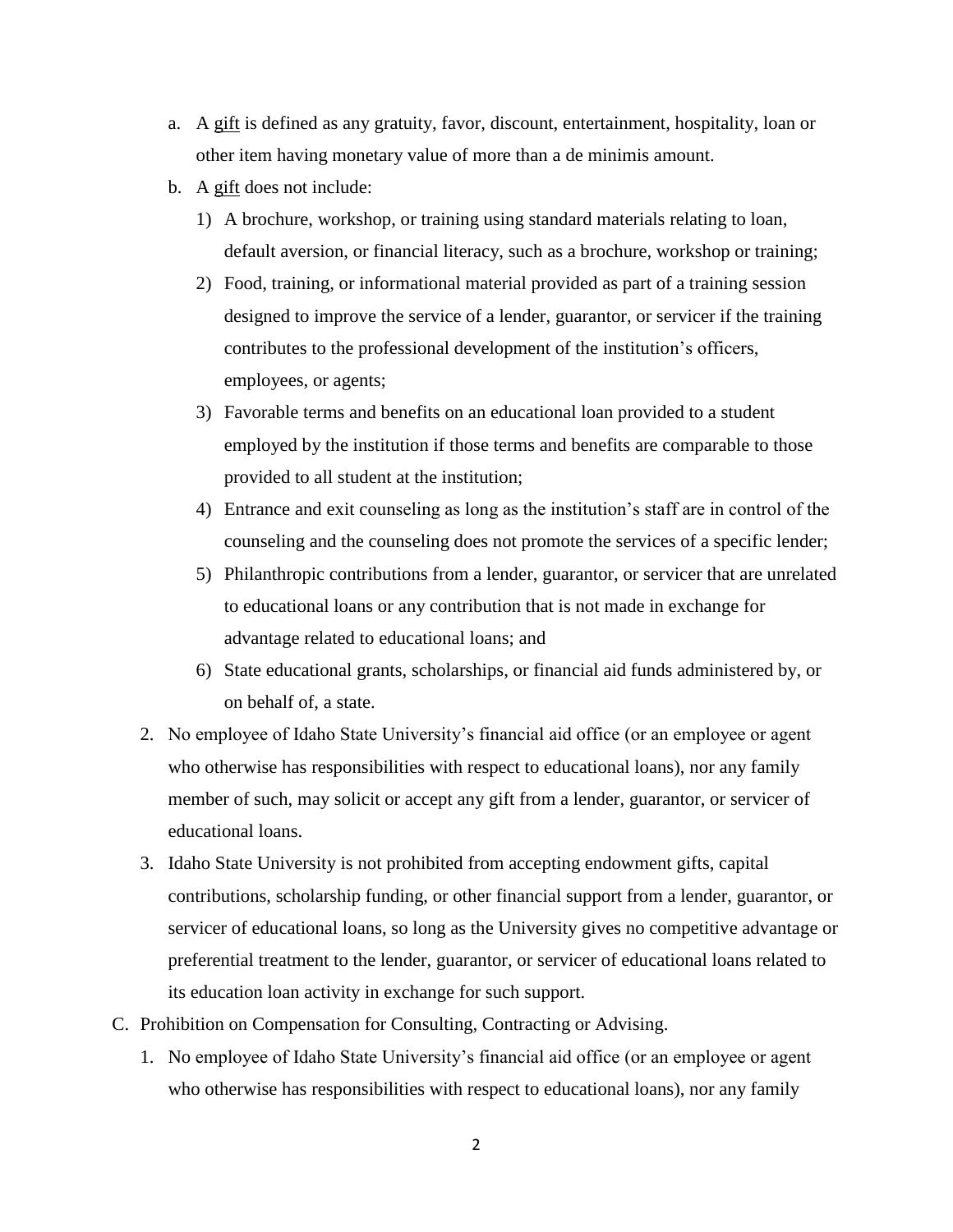member of such, shall accept any fee, payment, or other financial benefit as compensation for any type of consulting agreement or contract to provide services to, or on behalf of, a lender in relation to educational loans.

- 2. No employee of Idaho State University's financial aid office (or an employee or agent who otherwise has responsibilities with respect to educational loans), nor any family member of such, shall accept any fee, payment, or other financial benefit as compensation for serving on an advisory board, commission, or group established by a lender or guarantor (or a group of lenders or guarantors), except for reimbursement of reasonable expenses incurred by the employee for serving on the board.
- 3. The Idaho State University financial aid office may hold membership in any nonprofit professional association, or an employee of the Idaho State University financial aid office may hold individual membership in any nonprofit professional association.
- 4. The Idaho State University financial aid office employees are not precluded from attending any educational or training program related to financial aid or higher education loans where no registration fee is charged to any attendee because of the lender, guarantor, or loan servicer's sponsorship or support of the program.
- 5. These prohibitions shall not apply to participation on advisory boards that are unrelated in any way to financial aid or higher educational loans.
- D. Prohibition on Loan Awarding Process
	- 1. The Idaho State University financial aid office, or an employee of the Idaho State University financial aid office, shall not, for any first-time borrower, assign, through award packaging or other methods, the borrower's loan to a particular lender, or refuse to certify, or delay certification of, any loan based on the borrower's selection of a particular lender or guaranty agency.
	- 2. The Idaho State University financial aid office, or an employee of the Idaho State University financial aid office, shall not direct any borrower to a specific lender for the purpose of borrowing an educational loan. However, a list of lenders that Idaho State University students have previously selected for educational loans can be provided to prospective borrower.
	- 3. The Idaho State University financial aid office shall not maintain any type of preferred lender list for any private educational loans. Lenders may be published as general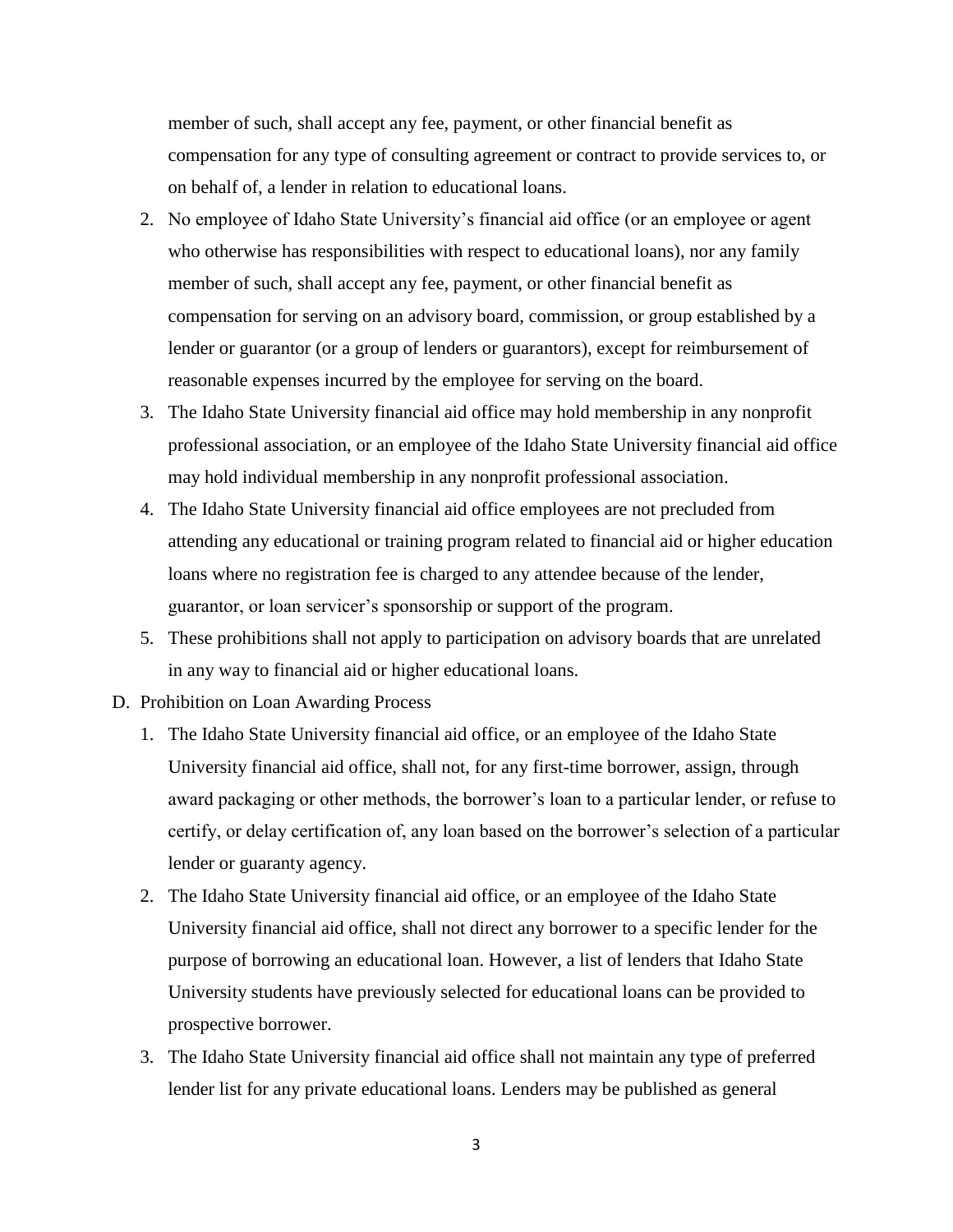information, but the financial aid office shall not endorse or direct students and parents to any specific lender.

- E. Prohibition on Contracting Arrangement for Private Educational Loans
	- 1. Idaho State University may not request or accept from any lender any offer of funds to be used or private educational loans to student in exchange for providing concessions or promises to the lender regarding a number of loans, loan volume, or a preferred lender agreement for private educational loans.
	- 2. This prohibition extends to "opportunity pool loans," which are defined as a private educational loan made by a lender to a student (or the student's family) that involves a payment by the institution to lender for extending credit to the student.
- F. Prohibition of Lending Institutions Providing Staffing Assistance
	- 1. No employee or other agent of a lending institution may staff the Idaho State University financial aid office at any time, either in-person or as part of a call center. The University shall ensure that no employee or other representative or a lending institution is ever identified to students or prospective students of the University or their parents as an employee or agent of the University.
	- 2. Representatives of lenders may be allowed to conduct information sessions, such as exit interviews and presentations on loan payment and loan consolidation options, so long as:
		- a. Student attendance is voluntary;
		- b. A University representative explains that other lenders may provide similar services;
		- c. The affiliation of the lender representative is disclosed at the start of the presentation;
		- d. The lender representative does not promote the products or services of any lender; and
		- e. The University takes reasonable steps to ensure compliance with the requirements of this paragraph.
	- 3. In the event that the University permits a lender to conduct information sessions or exit interviews as explained above, the University must retain control of any interview or presentation offered by lenders. Control may be evidenced by:
		- a. A University employee attending such interview or presentation;
		- b. The University recording or videotaping the interview or presentation; or